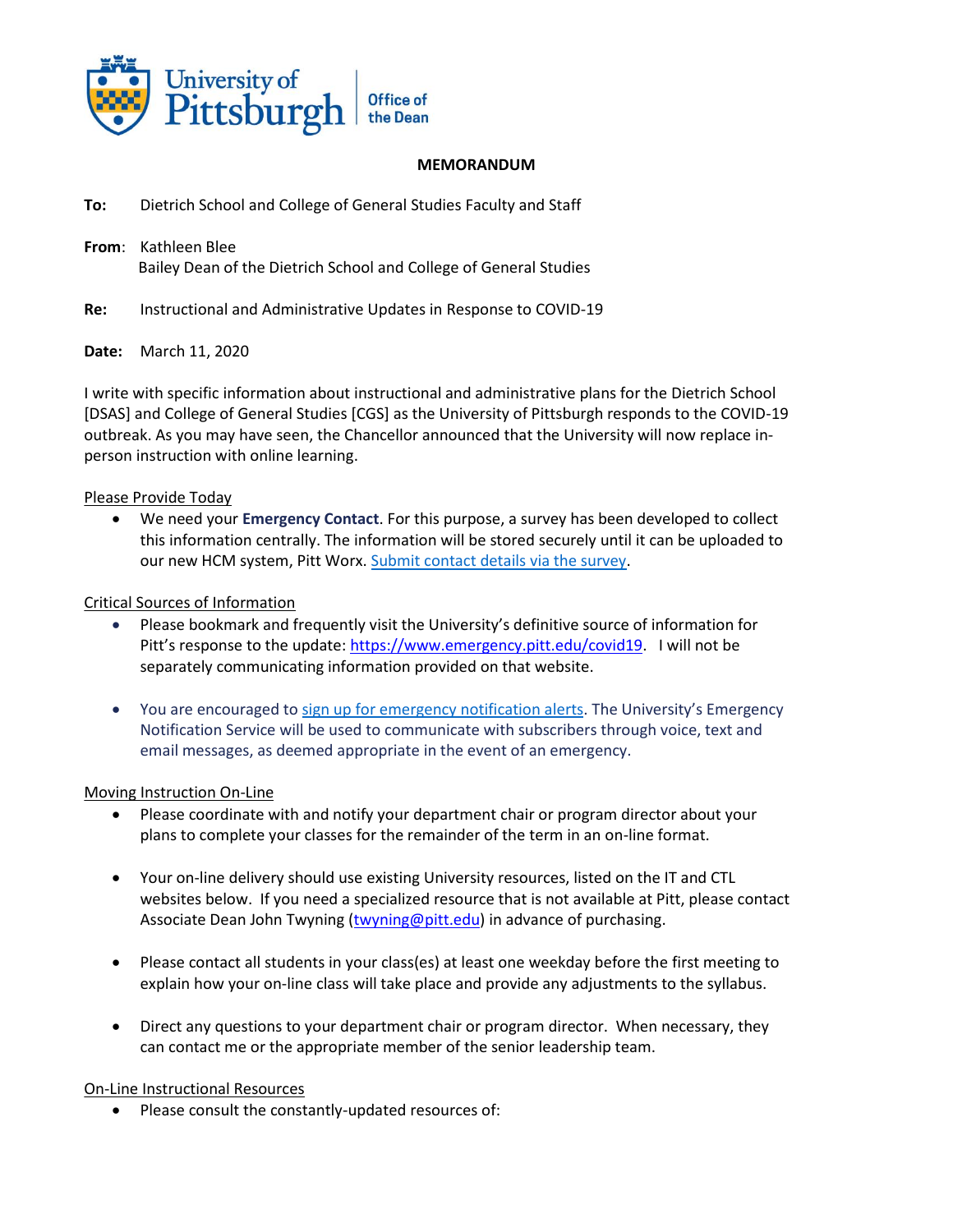# o **University Center for Teaching and**

**Learning:** [https://teaching.pitt.edu/instructional-continuity/.](https://teaching.pitt.edu/instructional-continuity/) This page has step-bystep instructions for on-line course delivery options and educational technologies, including those for course grading/assessment. CTL will answer questions and provide help via phone: [412-624-3335](tel:1-412-624-3335) or email: [teaching@pitt.edu](mailto:teaching@pitt.edu)

- o **IT Resources to Support Remote Work**: [https://www.technology.pitt.edu/remoteworkresources.](https://www.technology.pitt.edu/remoteworkresources) Questions on IT should be directed to[: Contact the 24/7](https://www.technology.pitt.edu/247-it-help-desk) IT Help Desk
- Pitt is purchasing licenses for the Enterprise version of **Zoom**; information on this will appear on the above webpages.
- Consider updating to Microsoft Teams.

# Operations That Will Continue On Campus:

- Most administrative operations of DSAS and CGS will continue as usual, with additional opportunities to participate remotely when required and feasible. The DSAS and CGS Councils will continue to meet, as will School-level ad hoc promotion and tenure committees. The Full Faculty meeting will be held as scheduled. Department and program faculty meetings should continue with options for remote participation. Doctoral milestones and other graduate student committee meetings should continue. See attached memos regarding temporary adjustments to attendance policies for doctoral milestone and DSAS ad hoc committees.
- Faculty are welcome to use their offices, labs, and other facilities of the University.
- Staff should continue to work at their assigned locations unless otherwise notified. Requests for remote work arrangements should be discussed and arranged with a relevant senior staff member.
	- o Guidance from HR:
		- Effective today, HR will assign all staff two weeks (10 working days) of paid sick leave above and beyond accumulated time, up to the policy threshold of 120 total days. This pertains to all part-time (pro-rated) and full-time staff, as well as temporary employees, post-docs and student workers.
		- HR asks that supervisors provide maximal flexibility in accommodating remote work arrangements (as assignments and circumstances allow) for nonessential staff who fall into the following categories:
			- staff practicing mandatory social distancing
			- staff 60 and older
			- those with underlying medical conditions that may put them at high [risk for complications.](https://humanresources.cmail20.com/t/j-l-qliklc-tkclukdti-t/)
- Student services, including central advising, departmental/program advising and the services of the office of Graduate Studies, will be provided on-line. The facilities and offices associated with those operations will not be open for student use but will remain open for staff and faculty use.
- Hillman Library will remain open for business through remote operation. Due dates will be extended so no fines are accrued during the on-line instructional period. A website is being